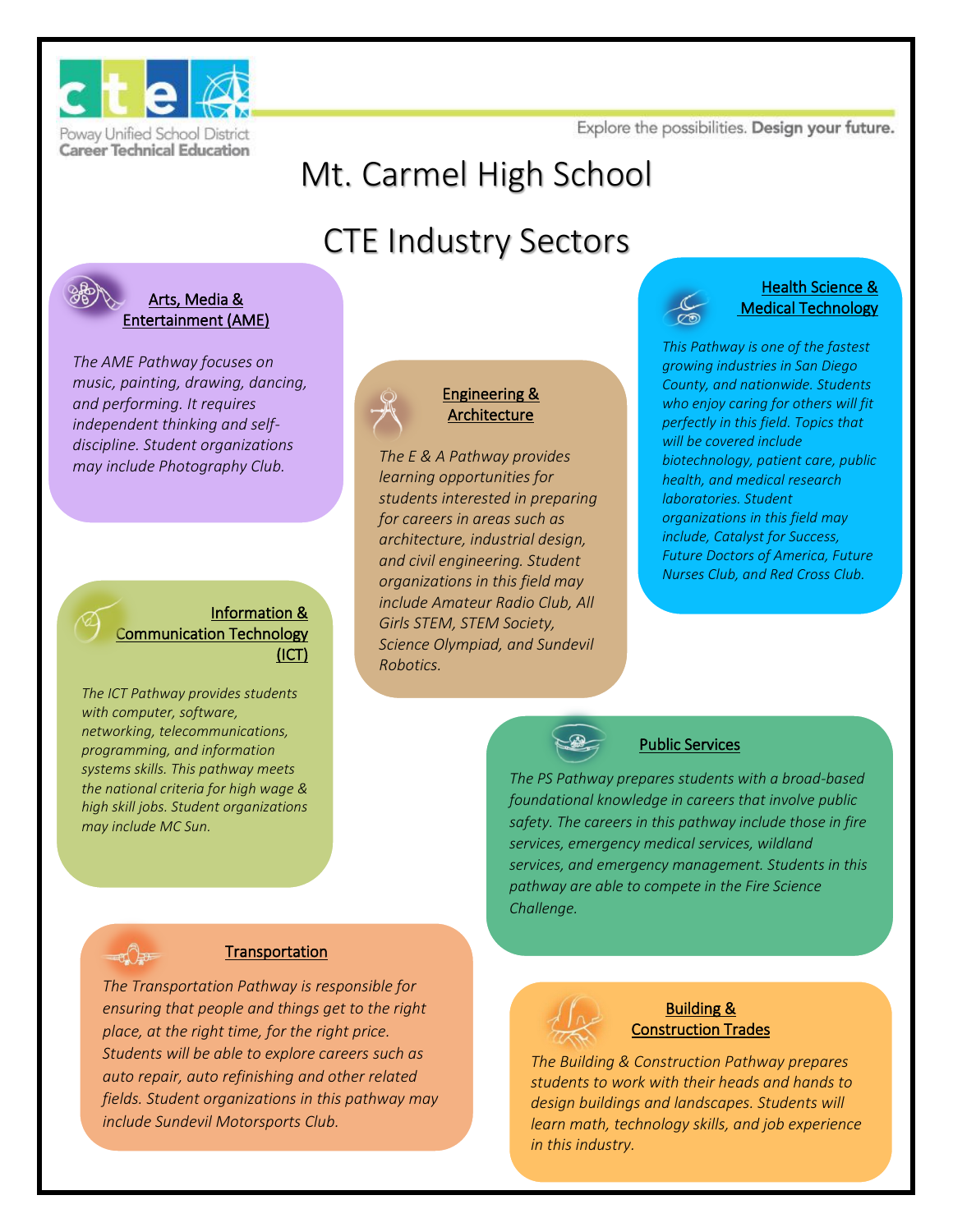



Explore the possibilities. Design your future.

### **CTE Pathways at MCHS**

In order to become a pathway completer, a student must complete 20 credits in both a concentrator and capstone course OR two capstone courses in the same pathway. Students who achieve CTE Pathway Completion will receive a certificate, a notation on their transcript, and a special diploma seal for each pathway they complete.



### Arts, Media and Entertainment Industry Sector

| Design, Visual and Media Arts Pathway    | Level        | <b>UC/CSU A-G</b> | <b>College Credit</b> |
|------------------------------------------|--------------|-------------------|-----------------------|
| Photography 1-2                          | Concentrator | (f) Visual Arts   | Palomar PHOT 120      |
| Photography 3-4                          | Capstone     | (f) Visual Arts   |                       |
| 3D Computer Animation 1-2                | Concentrator | (f) Visual Arts   |                       |
| 3D Computer Animation 3-4                | Capstone     | (f) Visual Arts   |                       |
| 3D Computer Animation 5-6                | Capstone     | (f) Visual Arts   |                       |
| Studio Art (Drawing, 2D, & 3D)           | Capstone     | (f) Visual Arts   |                       |
| AP Studio Art (Drawing, 2D, & 3D)        | Capstone     | (f) Visual Arts   |                       |
| <b>Performing Arts Pathway</b>           | Level        | <b>UC/CSU A-G</b> | <b>College Credit</b> |
| Drama 1-2                                | Concentrator | (f) Theater       |                       |
| Drama 3-4                                | Capstone     | (f) Theater       |                       |
| Drama 5-6                                | Capstone     | (f) Theater       |                       |
| Theater Arts Study & Performance 7-8     | Capstone     | (f) Theater       |                       |
| Production & Managerial Arts Pathway     | Level        | <b>UC/CSU A-G</b> | <b>College Credit</b> |
| Digital Media Production 1-2             | Concentrator | (f) Visual Arts   |                       |
| Digital Media Production 3-4             | Capstone     | (f) Visual Arts   | Palomar DBA 170       |
| Digital Media Production Advanced        | Capstone     |                   |                       |
| Technical Theater Production/Theater 1-2 | Concentrator | (f) Theater       |                       |
| Technical Theater Production/Theater 3-4 | Capstone     | (f) Theater       |                       |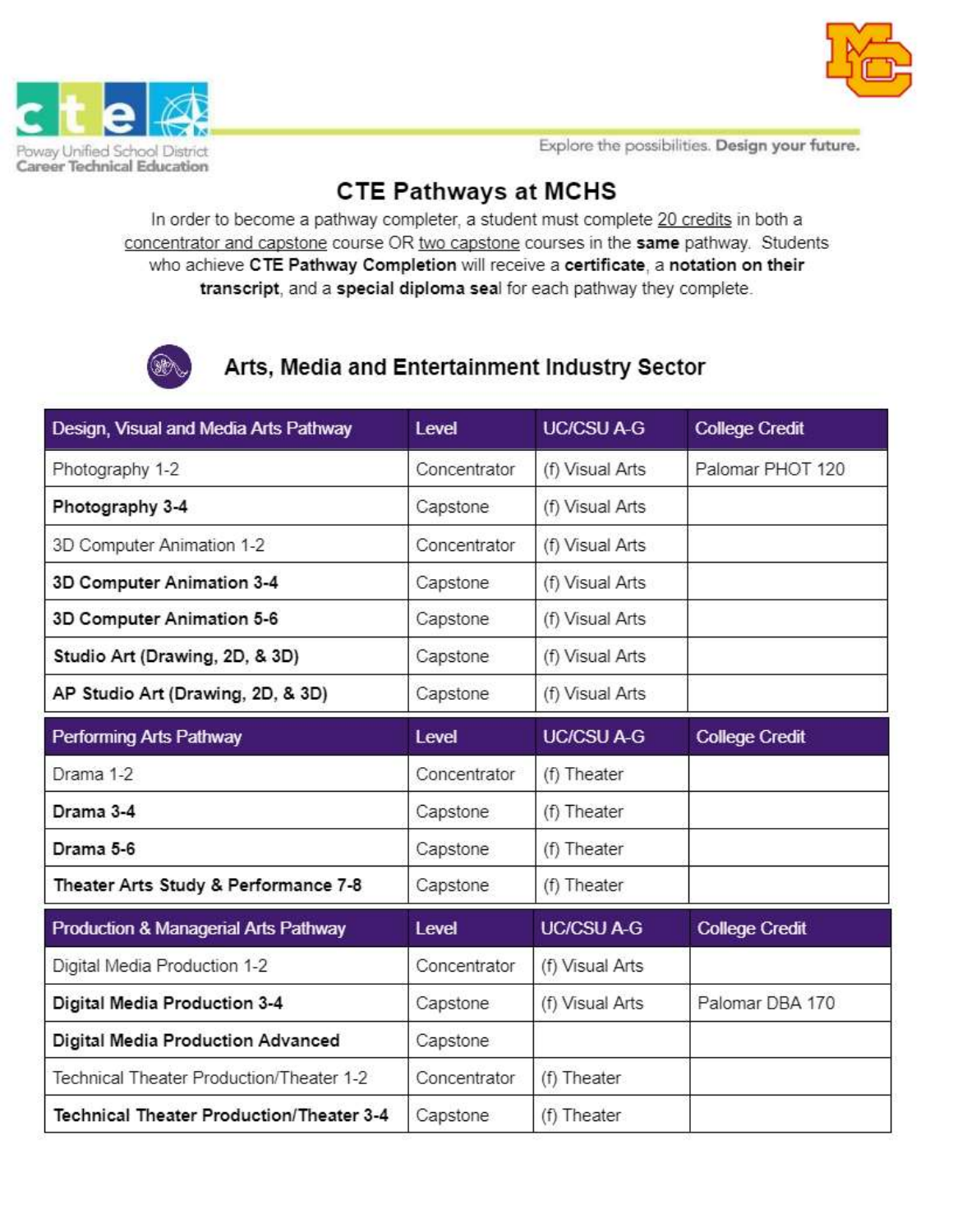

Engineering & Architecture Industry Sector

| <b>Engineering Design Pathway</b>                    | Level        | <b>UC/CSU A-G</b> | <b>College Credit</b> |
|------------------------------------------------------|--------------|-------------------|-----------------------|
| PLTW Intro to Engineering Design 1-2                 | Concentrator | (d) Engineering   | Palomar ENGR 101      |
| PLTW Honors Principles of Engineering 1-2   Capstone |              | (d) Engineering   | Palomar ENGR 126      |
| PLTW Engineering Design & Development                | Capstone     | (d) Engineering   |                       |



### Information & Communication Technology Industry Sector

| Software & Systems Development Pathway | Level        | <b>UC/CSU A-G</b> | <b>College Credit</b> |
|----------------------------------------|--------------|-------------------|-----------------------|
| Intro to Computer Science              | Concentrator |                   |                       |
| Introduction to Computer Programming 1 | Concentrator | (g) Comp Sci      |                       |
| Introduction to Computer Programming 2 | Concentrator | (g) Comp Sci      |                       |
| AP Computer Science A 1-2              | Capstone     | (c) Mathematics   |                       |



## **Health Science & Medical Technology Industry Sector**

| <b>Biotechnology Pathway</b> | Level    | <b>UC/CSU A-G</b> | <b>College Credit</b> |
|------------------------------|----------|-------------------|-----------------------|
| <b>Biomedical Technology</b> | Capstone | (d) Science       | Miramar BIO 131       |

\*This is an incomplete pathway so does not help students with pathway completion

| <b>Healthcare Operational Support</b> | Level    | <b>UC/CSU A-G</b>                  | <b>College Credit</b> |
|---------------------------------------|----------|------------------------------------|-----------------------|
| Sports Medicine/Athletic Training 1-2 |          | Concentrator (g) Interdisciplinary |                       |
| Sports Medicine/Athletic Training 3-4 | Capstone | (g) Interdisciplinary              |                       |